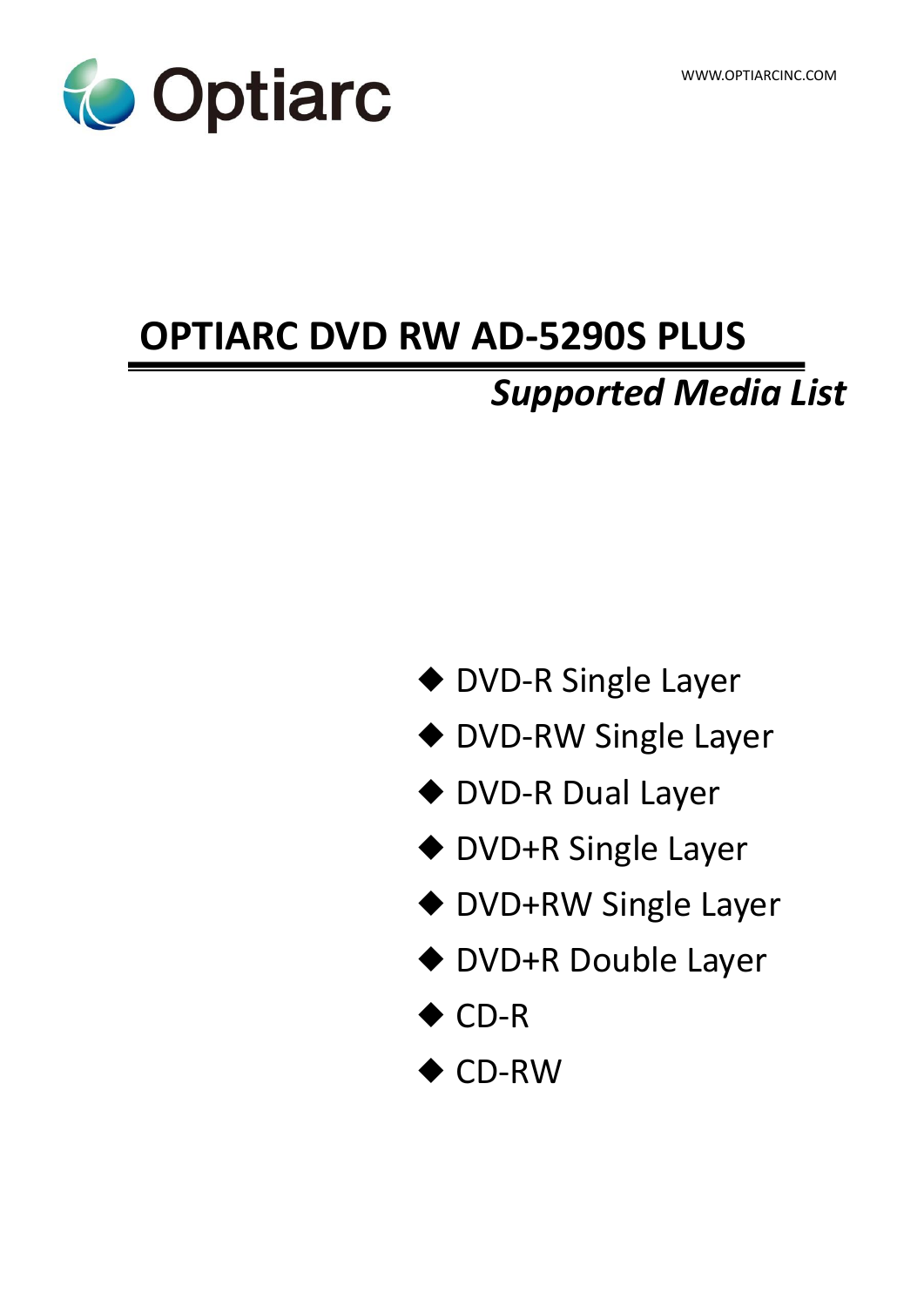# **Disc Group : DVD-R**

|                |                                      |                   |    |    |    | <b>Writing Speed</b> |     |                          |
|----------------|--------------------------------------|-------------------|----|----|----|----------------------|-----|--------------------------|
| No.            | <b>Disc Brand</b>                    | Disc MID Code     | 4X | 6X | 8X | 12X                  | 16X | 24X                      |
| $\mathbf{1}$   | <b>TAIYO YUDEN</b>                   | <b>TYG03</b>      | Y  | Υ  | Y  | Υ                    | Y   | Υ                        |
| $\overline{2}$ | <b>CMC</b>                           | CMC MAG.AM3       | Y  | Y  | Y  | Y                    | Y   |                          |
| 3              | <b>DAXON</b>                         | DAXON016S         | Y  | Υ  | Y  | Υ                    | Y   | -                        |
| 4              | FTI                                  | FTI RG16          | Υ  | Υ  | Y  | Y                    | Υ   | $\overline{\phantom{0}}$ |
| 5              | <b>GIGASTORAGE</b>                   | GSC005            | Y  | Υ  | Y  | Y                    | Y   |                          |
| 6              | <b>INFOMEDIA</b>                     | INFOMEDIAR30      | Y  | Υ  | Y  | Υ                    | Y   |                          |
| 7              | <b>MAXELL</b>                        | MXL RG04          | Y  | Y  | Y  | Υ                    | Υ   | $\overline{a}$           |
| 8              | <b>MOSER BAER</b>                    | MBI 01RG40        | Y  | Υ  | Y  | Υ                    | Y   | $\overline{a}$           |
| 9              | <b>MKM</b>                           | MCC 03RG20        | Y  | Υ  | Y  | Y                    | Y   |                          |
| 10             | <b>OPTODISC</b>                      | OPTODISCR016      | Y  | Υ  | Y  | Υ                    | Y   | $\overline{\phantom{0}}$ |
| 11             | <b>PRINCO</b>                        | PRINCORGM1        | Y  | Y  | Y  | Y                    | Y   |                          |
| 12             | <b>PRODISC</b>                       | ProdiscF02        | Y  | Υ  | Y  | Υ                    | Y   |                          |
| 13             | <b>PRODISC</b>                       | ProdiscS05        | Y  | Υ  | Y  | Υ                    | Y   | $\overline{a}$           |
| 14             | <b>RITEK</b>                         | RITEKF1           | Y  | Ÿ. | Y  | Υ                    | Y   | $\overline{\phantom{0}}$ |
| 15             | SONY                                 | SONY16D1          | Ý  | Y  | Y  | Υ                    | Y   | $\overline{a}$           |
| 16             | <b>TDK</b>                           | TTH <sub>02</sub> | Y  | Y  | Y  | Υ                    | Y   | $\overline{\phantom{0}}$ |
| 17             | <b>UME</b>                           | <b>UME02</b>      | Y  | Y  | Y  | Υ                    | Υ   |                          |
|                |                                      |                   |    |    |    |                      |     |                          |
|                |                                      |                   |    |    |    |                      |     |                          |
|                | [Disc type ] : DVD-R 8X Single Layer |                   |    |    |    |                      |     |                          |

#### *[ Disc type ] : DVD-R 16X Single Layer*

# *[ Disc type ] : DVD-R 8X Single Layer*

| No.            | Disc Brand       | Disc MID Code | <b>Writing Speed</b> |    |    |                          |  |  |
|----------------|------------------|---------------|----------------------|----|----|--------------------------|--|--|
|                |                  |               | 4X                   | 6X | 8X |                          |  |  |
| 1              | <b>CMC</b>       | CMC MAG.AE1   | Υ                    | Υ  | Υ  |                          |  |  |
| $\overline{2}$ | <b>MAXELL</b>    | MXL RG03      | Υ                    | Υ  | Υ  | $\overline{\phantom{0}}$ |  |  |
| 3              | <b>MKM</b>       | MCC 02RG20    | Υ                    | Υ  | Υ  |                          |  |  |
| 4              | <b>DAXON</b>     | DAXON008S     | Υ                    | Υ  | Y  |                          |  |  |
| 5              | <b>OPTODISC</b>  | OPTODISCR008  | Υ                    | γ  | Υ  |                          |  |  |
| 6              | <b>INFOMEDIA</b> | INFOMEDIAR20  | Υ                    | Υ  | Υ  |                          |  |  |
| 7              | <b>PRINCO</b>    | PRINCO8X02    | Υ                    | Υ  | Y  |                          |  |  |
| 8              | <b>PRODISC</b>   | ProdiscF01    | Υ                    | γ  | Υ  |                          |  |  |
| 9              | <b>PRODISC</b>   | ProdiscS04    | Υ                    | Υ  | Υ  |                          |  |  |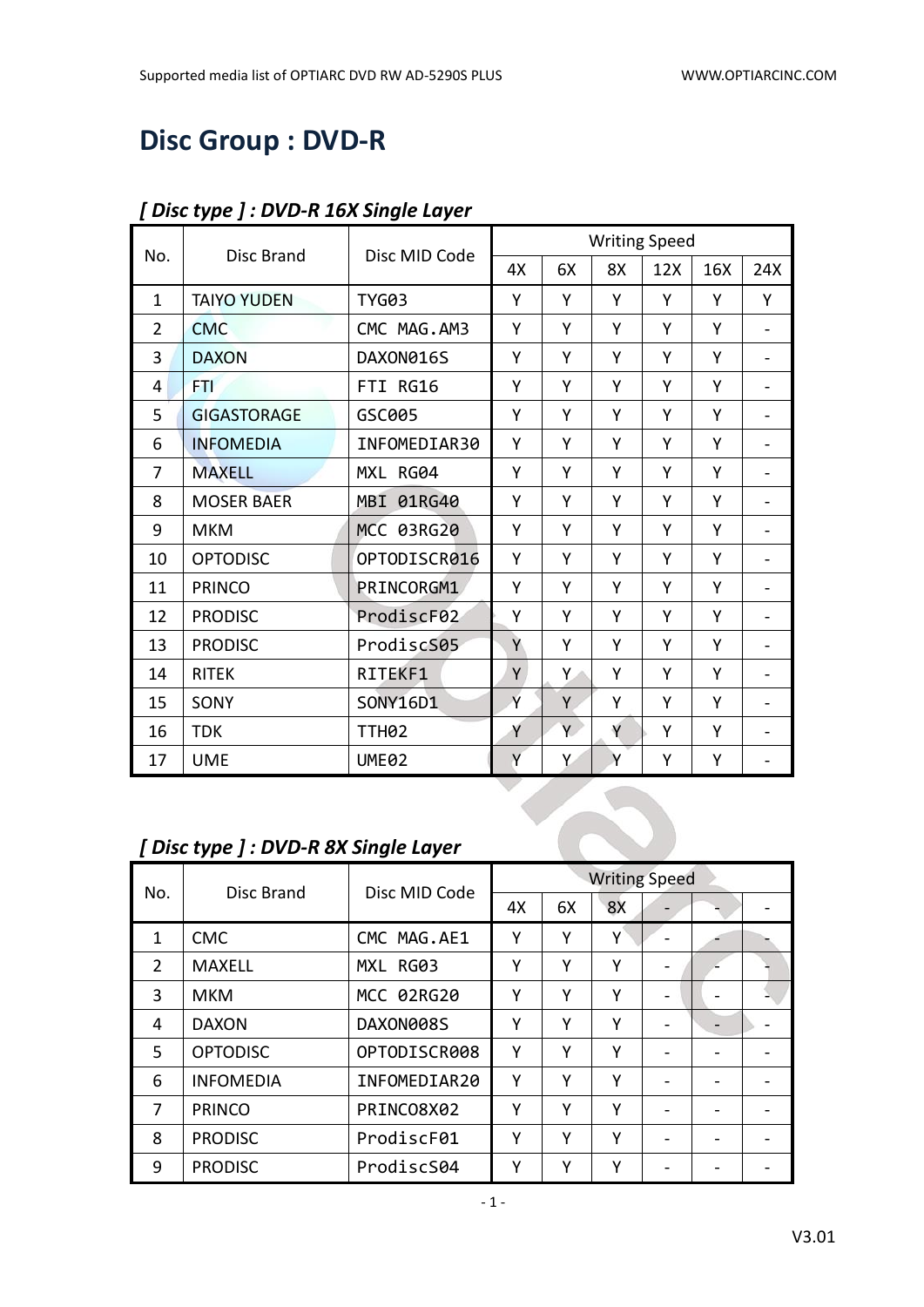| 10 | <b>RITEK</b>       | RITEKG05     | v |  | - |  |
|----|--------------------|--------------|---|--|---|--|
| 11 | SONY               | SONY08D1     |   |  | - |  |
| 12 | <b>TAIYO YUDEN</b> | <b>TYG02</b> |   |  | - |  |
| 13 | TDK                | <b>TTH01</b> |   |  | - |  |
| 14 | TDK                | TTG02        |   |  | - |  |

#### *[ Disc type ] : DVD-R 4X Single Layer*

| No. | Disc Brand      |               |    |   | <b>Writing Speed</b> |   |  |
|-----|-----------------|---------------|----|---|----------------------|---|--|
|     |                 | Disc MID Code | 4X | - |                      | - |  |
|     | <b>OPTODISC</b> | OPTODISCR004  |    |   |                      | - |  |
|     | <b>PRINCO</b>   | <b>PRINCO</b> |    |   |                      | - |  |

# *[ Disc type ] : DVD-RW 6X Single Layer*

| No. |              | Disc MID Code |    |    | <b>Writing Speed</b> |  |
|-----|--------------|---------------|----|----|----------------------|--|
|     | Disc Brand   |               | 4Х | 6Х |                      |  |
|     | JVC          | JVC1Victord7  |    |    |                      |  |
|     | <b>MKM</b>   | MKM 01RW6X01  |    |    |                      |  |
|     | <b>RITEK</b> | RITEKW06      |    |    |                      |  |

**CONSTRUCTION** 

### *[ Disc type ] : DVD-RW 4X Single Layer*

| No. | Disc Brand        | Disc MID Code | <b>Writing Speed</b> |  |  |  |  |  |
|-----|-------------------|---------------|----------------------|--|--|--|--|--|
|     |                   |               | 4X                   |  |  |  |  |  |
| 1   | <b>CMC</b>        | CMCW03        | Υ                    |  |  |  |  |  |
| 2   | <b>INFOMEDIA</b>  | INFOMEDIAA20  | Υ                    |  |  |  |  |  |
| 3   | <b>JVC</b>        | JVC0VictorD7  | Υ                    |  |  |  |  |  |
| 4   | <b>MOSER BAER</b> | MBI01RWG20    | Y                    |  |  |  |  |  |
| 5   | <b>MKM</b>        | MCC 01RW4X    | Y                    |  |  |  |  |  |
| 6   | <b>OPTODISC</b>   | OPTODISCW004  | Υ                    |  |  |  |  |  |
| 7   | <b>PRINCO</b>     | PRINCORW0004  | Υ                    |  |  |  |  |  |
| 8   | <b>PRODISC</b>    | ProdiscDW06   | Υ                    |  |  |  |  |  |
| 9   | <b>RITEK</b>      | RITEKW04      | Υ                    |  |  |  |  |  |
| 10  | <b>TDK</b>        | TDK601saku    | Υ                    |  |  |  |  |  |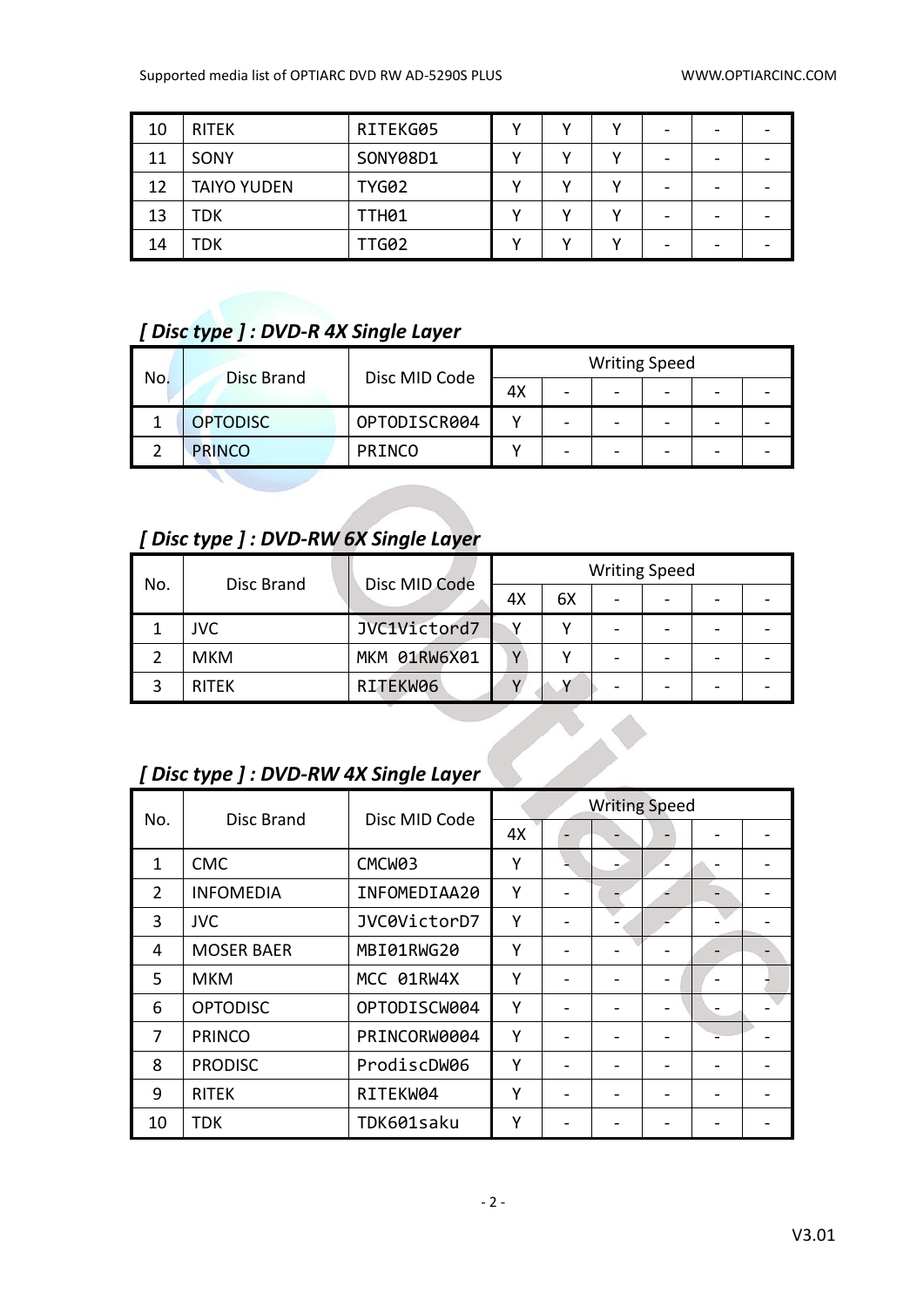|                |                   |                    |    | <b>Writing Speed</b> |  |  |
|----------------|-------------------|--------------------|----|----------------------|--|--|
| No.            | Disc Brand        | Disc MID Code      | 2X |                      |  |  |
| 1              | <b>CMC</b>        | CMCW <sub>02</sub> | γ  |                      |  |  |
| $\overline{2}$ | <b>JVC</b>        | JVC VictorW7       | γ  |                      |  |  |
| 3              | <b>MOSER BAER</b> | MBI01RWG10         | γ  |                      |  |  |
| 4              | <b>OPTODISC</b>   | OPTODISCW002       | γ  |                      |  |  |
| 5              | <b>MKM</b>        | MCC 01RW11n9       | γ  |                      |  |  |
| 6              | <b>PRODISC</b>    | ProdiscDW04        | γ  |                      |  |  |
|                | <b>RITEK</b>      | RITEKW01           | γ  |                      |  |  |

*[ Disc type ] : DVD-RW 2X Single Layer*

### *[ Disc type ] : DVD-R DL 8X (Dual Layer)*

| No. | Disc Brand         | Disc MID Code |    |    |    | <b>Writing Speed</b> |  |
|-----|--------------------|---------------|----|----|----|----------------------|--|
|     |                    |               | 4X | 6X | 8X | $\qquad \qquad$      |  |
|     | <b>TAIYO YUDEN</b> | <b>TYG11</b>  |    |    |    |                      |  |
|     | <b>MOSER BAER</b>  | MBI05RD30     |    |    |    | -                    |  |
|     | <b>MKM</b>         | MKM 03RD30    | ν  |    |    | -                    |  |
|     | <b>RITEK</b>       | RITEKP02      |    | v  |    | -                    |  |

# *[ Disc type ] : DVD-R DL 4X (Dual Layer)*

| No. |               | Disc MID Code |    | <b>Writing Speed</b> |  |  |
|-----|---------------|---------------|----|----------------------|--|--|
|     | Disc Brand    |               | 4X |                      |  |  |
|     | <b>MKM</b>    | MKM 01RD30    |    |                      |  |  |
|     | <b>PRINCO</b> | PRINCORDL05   |    |                      |  |  |
|     | <b>RITEK</b>  | RITEKP01      |    |                      |  |  |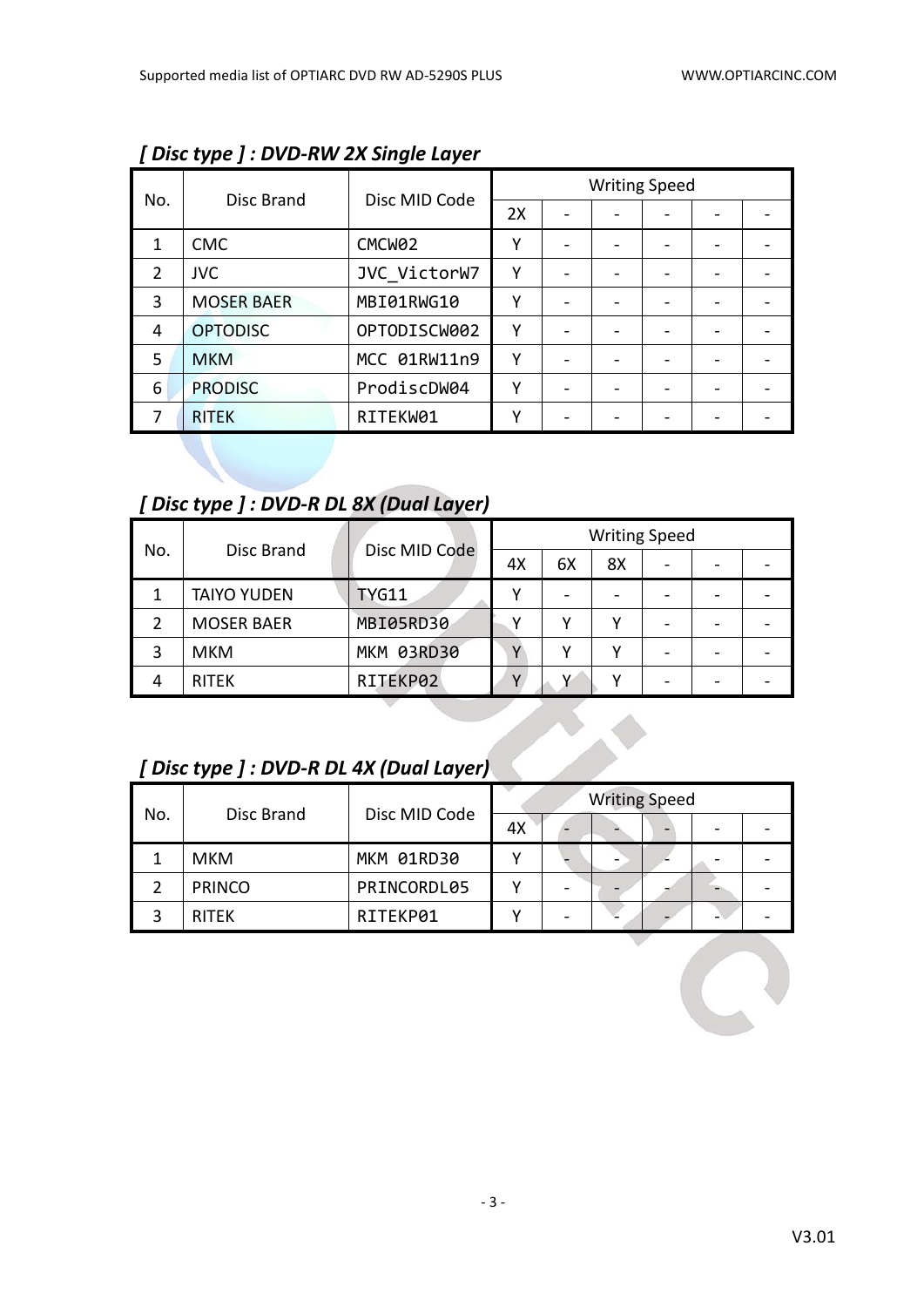# **Disc Group : DVD+R**

|                |                    |                                |    |    |    | <b>Writing Speed</b> |     |     |
|----------------|--------------------|--------------------------------|----|----|----|----------------------|-----|-----|
| No.            | Disc Brand         | Disc MID Code                  | 4X | 6X | 8X | 12X                  | 16X | 24X |
| $\mathbf{1}$   | <b>TAIYO YUDEN</b> | YUDEN000T03                    | Y  | Y  | Y  | Y                    | Y   | Y   |
| $\overline{2}$ | <b>CMC</b>         | CMC MAG M01                    | Y  | Y  | Υ  | Υ                    | Y   |     |
| 3              | <b>DAXON</b>       | DAXON<br>AZ3                   | Y  | Y  | Υ  | Υ                    | Y   |     |
| 4              | FTI                | FTI.<br>016                    | Y  | Y  | Y  | Υ                    | Y   |     |
| 5              | <b>INFOMEDIA</b>   | INFOME R30                     | Y  | Υ  | Y  | Y                    | Y   |     |
| 6              | <b>MAXELL</b>      | MAXELL 003                     | Y  | Y  | Υ  | Υ                    | Y   |     |
| 7              | <b>MOSER BAER</b>  | MBIPG101R05                    | Y  | Y  | Y  | Y                    | Y   |     |
| 8              | <b>MKM</b>         | 004<br>MCC                     | Y  | Y  | Y  | Υ                    | Y   |     |
| 9              | <b>OPTODISC</b>    | OPTODISCR16                    | Υ  | Υ  | Υ  | Υ                    | Υ   |     |
| 10             | <b>PRODISC</b>     | PRODISC R04                    | Y  | Y  | Y  | Y                    | Y   |     |
| 11             | <b>RITEK</b>       | F16<br>RITEK                   | Y  | Y  | Y  | Υ                    | Y   |     |
| 12             | SONY               | D <sub>21</sub><br><b>SONY</b> | Υ  | Y  | Υ  | Υ                    | Y   |     |
| 13             | <b>TDK</b>         | <b>TDK</b><br>003              | Y  | Y  | Υ  | Υ                    | Y   |     |
| 14             | <b>UME</b>         | 003<br><b>AML</b>              | Υ  | Y. | Υ  | Υ                    | Υ   |     |

#### *[ Disc type ] : DVD+R 16X Single Layer*

# *[ Disc type ] : DVD+R 8X Single Layer*

|               | [Disc type ]: DVD+R 8X Single Layer |                      |    |    |                      |  |  |  |  |  |
|---------------|-------------------------------------|----------------------|----|----|----------------------|--|--|--|--|--|
| No.           | Disc Brand                          | Disc MID Code        |    |    | <b>Writing Speed</b> |  |  |  |  |  |
|               |                                     |                      | 4X | 6X | 8X                   |  |  |  |  |  |
| 1             | <b>INFOMEDIA</b>                    | INFOME<br><b>R20</b> | Υ  | Y  |                      |  |  |  |  |  |
| $\mathcal{P}$ | <b>MAXELL</b>                       | MAXELL 002           | Y  | γ  | Y                    |  |  |  |  |  |
| 3             | <b>MKM</b>                          | <b>MCC</b><br>003    | Υ  | γ  | Y                    |  |  |  |  |  |
| 4             | <b>OPTODISC</b>                     | OPTODISCOR8          | Y  | Υ  | Υ                    |  |  |  |  |  |
| 5.            | <b>PRODISC</b>                      | PRODISC R03          | Y  | Υ  | Υ                    |  |  |  |  |  |
| 6             | <b>TAIYO YUDEN</b>                  | YUDEN000T02          | Υ  | Υ  | Υ                    |  |  |  |  |  |
|               |                                     |                      |    |    |                      |  |  |  |  |  |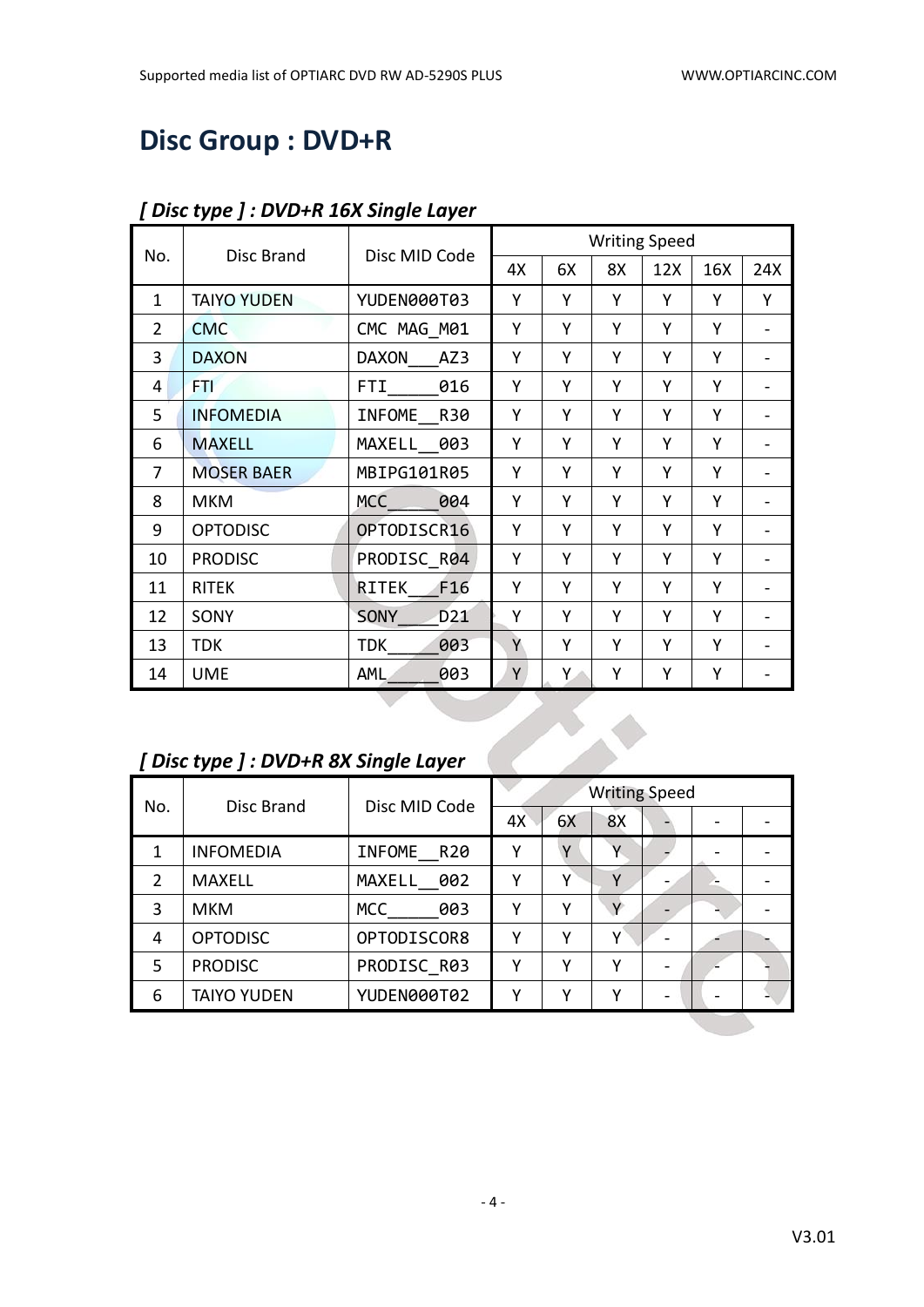| No. |                 |               |    |   | <b>Writing Speed</b> |  |  |
|-----|-----------------|---------------|----|---|----------------------|--|--|
|     | Disc Brand      | Disc MID Code | 4X | - |                      |  |  |
|     | M-DISC          | MILLENIA001   |    |   |                      |  |  |
|     | <b>OPTODISC</b> | OPTODISCOR4   |    |   |                      |  |  |

#### *[ Disc type ] : DVD+R 4X Single Layer*

# *[ Disc type ] : DVD+RW 8X Single Layer*

| No. | <b>Disc Brand</b> | Disc MID Code     | <b>Writing Speed</b> |    |                          |   |  |  |  |
|-----|-------------------|-------------------|----------------------|----|--------------------------|---|--|--|--|
|     |                   |                   | 6X                   | 8X | $\overline{\phantom{0}}$ | - |  |  |  |
|     | <b>CMC</b>        | CMC MAG W03       |                      |    |                          |   |  |  |  |
|     | <b>MKM</b>        | <b>MKM</b><br>A03 |                      |    | -                        |   |  |  |  |
| 3   | <b>RICOH</b>      | RICOHJPNW21       |                      |    |                          |   |  |  |  |
| 4   | <b>RITEK</b>      | 008<br><b>TEK</b> |                      |    | -                        |   |  |  |  |

# *[ Disc type ] : DVD+RW 4X Single Layer*

| No. | Disc Brand        | Disc MID Code           |    | <b>Writing Speed</b> |  |  |
|-----|-------------------|-------------------------|----|----------------------|--|--|
|     |                   |                         | 4X |                      |  |  |
| 1   | <b>CMC</b>        | CMC MAG W02             | Υ  |                      |  |  |
| 2   | <b>DAXON</b>      | <b>DAXON</b><br>D42     | Y  |                      |  |  |
| 3   | <b>INFOMEDIA</b>  | INFODISCA10             | Υ  |                      |  |  |
| 4   | <b>MOSER BAER</b> | MBIPG101W04             | Υ  |                      |  |  |
| 5   | <b>MKM</b>        | <b>MKM</b><br>A02       | Υ  |                      |  |  |
| 6   | <b>OPTODISC</b>   | OPTODISCOP4             | Υ  |                      |  |  |
| 7   | <b>RICOH</b>      | RICOHJPNW11             | Y  |                      |  |  |
| 8   | <b>RITEK</b>      | <b>RITEK</b><br>004     | Υ  |                      |  |  |
| 9   | SONY              | S <sub>11</sub><br>SONY | Υ  |                      |  |  |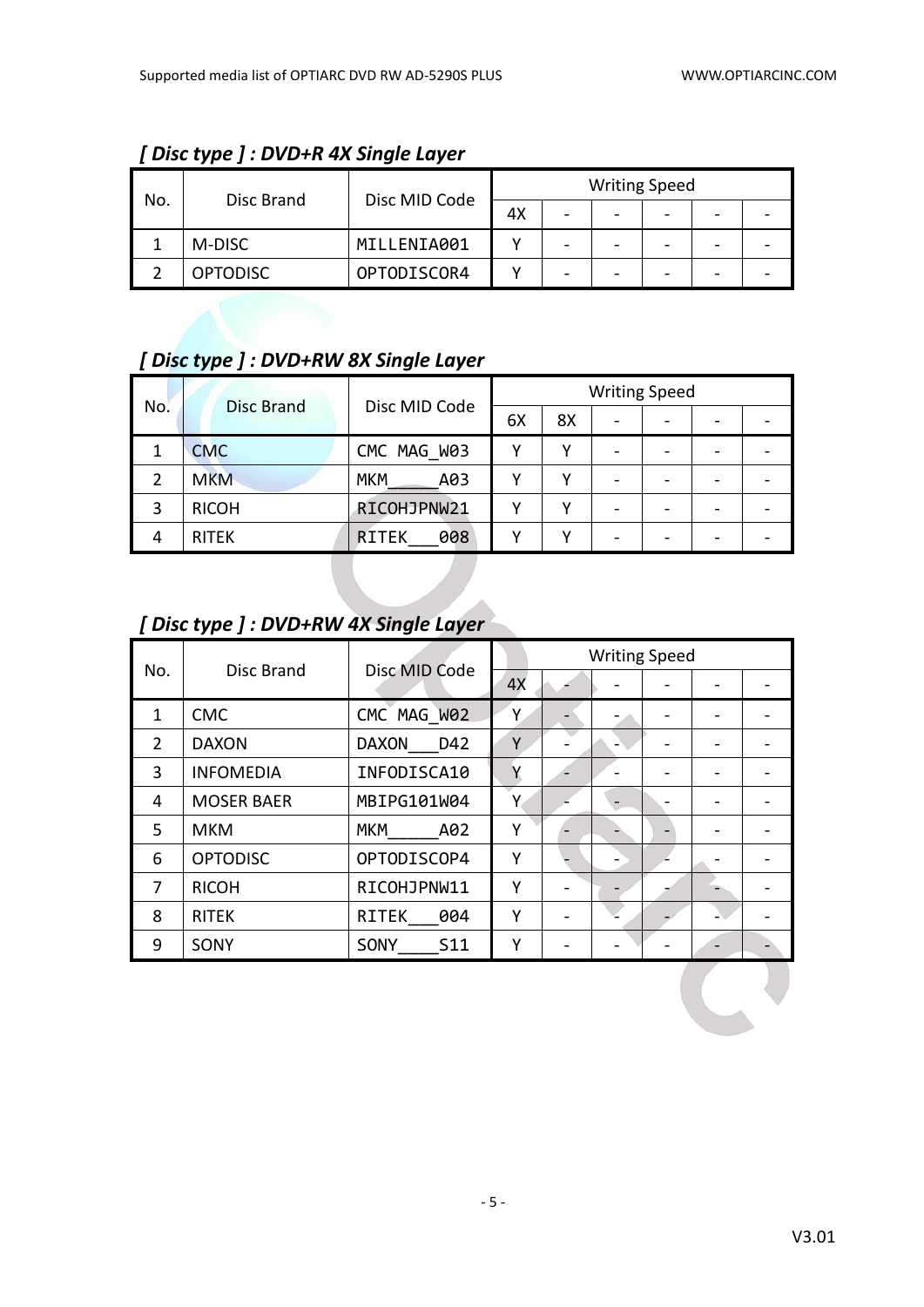|                |                   |                     |    |    | <b>Writing Speed</b> |                 |  |
|----------------|-------------------|---------------------|----|----|----------------------|-----------------|--|
| No.            | Disc Brand        | Disc MID Code       | 4X | 6X | 8X                   |                 |  |
| 1              | <b>CMC</b>        | CMC MAG D03         | Υ  | Υ  | Υ                    |                 |  |
| $\overline{2}$ | <b>MOSER BAER</b> | MBIPG101R10         | Υ  | Υ  | Υ                    |                 |  |
| 3              | <b>MOSER BAER</b> | MBIPG101R12         | Υ  | Υ  | γ                    |                 |  |
| 4              | <b>RICOH</b>      | RICOHJPND01         | Υ  | Υ  | γ                    |                 |  |
| 5              | <b>MKM</b>        | <b>MKM</b><br>003   | Υ  | Υ  | γ                    | $\qquad \qquad$ |  |
| 6              | <b>RITEK</b>      | <b>RITEK</b><br>S04 | Υ  | Υ  | Υ                    |                 |  |
| 7              | <b>UME</b>        | UMEDISC DL1         | Υ  | Υ  | γ                    |                 |  |
| 8              | FTI               | <b>R08</b><br>FTI   | Υ  |    |                      |                 |  |

*[ Disc type ] : DVD+R DL 8X (Double Layer) \**

*[ Disc type ] : DVD+R DL 2.4X (Double Layer) \**

| No. | Disc Brand | Disc MID Code     | <b>Writing Speed</b> |                |                          |                          |   |  |  |
|-----|------------|-------------------|----------------------|----------------|--------------------------|--------------------------|---|--|--|
|     |            |                   | 2.4X                 | $\sim$         | $\overline{\phantom{a}}$ | $\overline{\phantom{a}}$ | - |  |  |
|     | <b>MKM</b> | 001<br><b>MKM</b> |                      | $\blacksquare$ | $\overline{\phantom{a}}$ | $\qquad \qquad$          | - |  |  |

\* 8.7GB Overburn capability varies among drive model and region of purchase.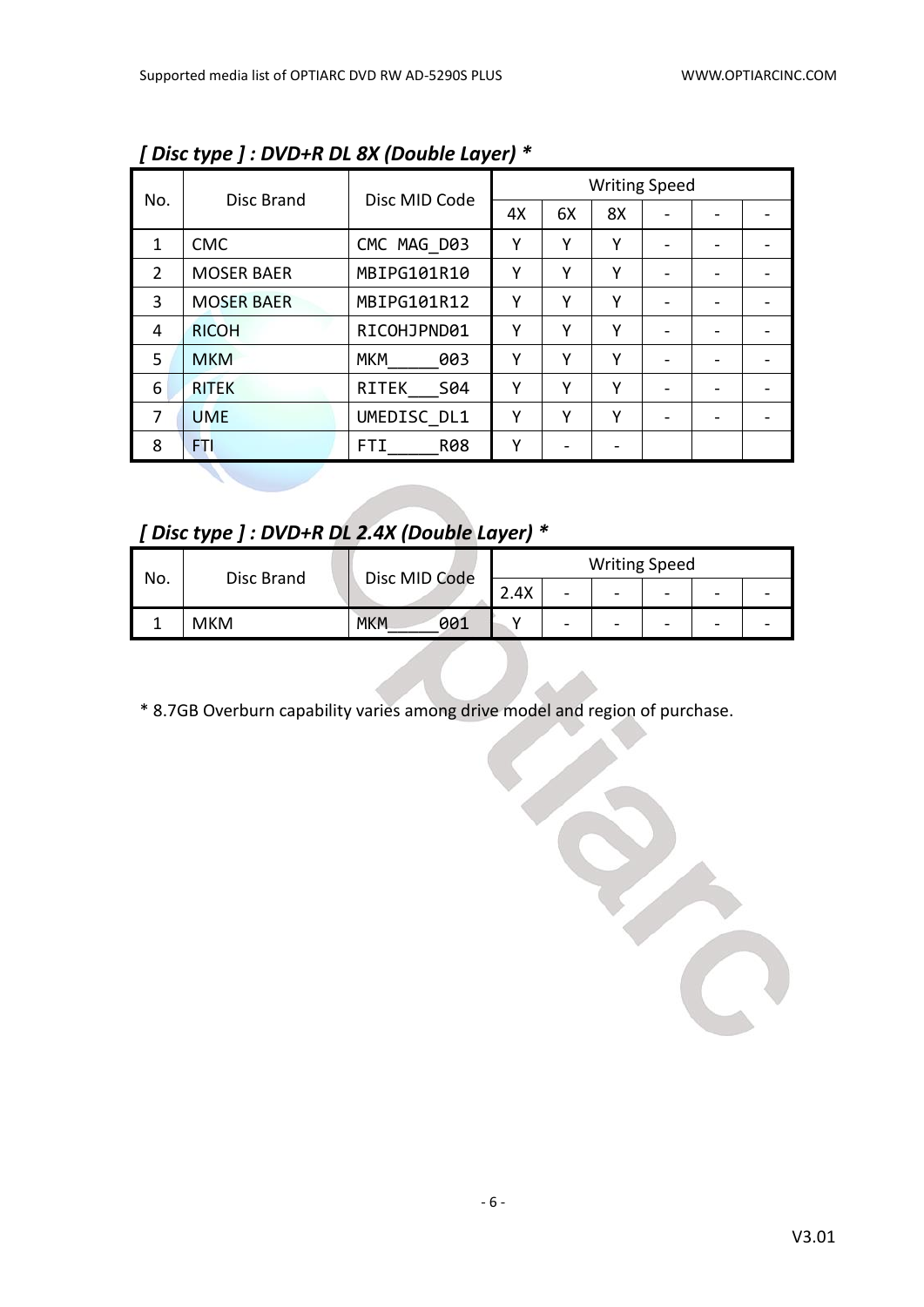# **Disc Group : CD-R**

#### *[ Disc type ] : CD-R 52X*

| No.            | Disc Brand                | Disc MID Code               |    |     |     | <b>Writing Speed</b> |     |     |
|----------------|---------------------------|-----------------------------|----|-----|-----|----------------------|-----|-----|
|                |                           | (Lead-In ~ Lead-out)        | 8X | 16X | 24X | 32X                  | 40X | 48X |
| $\mathbf{1}$   | <b>CMC</b>                | $97:26.66 \approx 79:59.71$ | Y  | Y   | Y   | Υ                    | Υ   | Y   |
| $\overline{2}$ | <b>OPTODISC</b>           | $97:22.67 \approx 79:59.74$ | Y  | Υ   | Υ   | Υ                    | Y   | Y   |
| 3              | <b>PLASMON</b>            | $97:27.18 \approx 79:59.74$ | Υ  | Υ   | Y   | Υ                    | Υ   | Y   |
| 4              | <b>MOSER BAER</b>         | $97:17.06 \approx 79:59.74$ | Υ  | Y   | Y   | Y                    | Υ   | Y   |
| 5.             | <b>MKM</b>                | $97:34.23 \approx 79:59.73$ | Y  | Υ   | Υ   | Y                    |     |     |
| 6              | <b>PRINCO</b>             | $97:27.28 \approx 79:59.74$ | Υ  | Υ   | Y   | Y                    | Υ   |     |
| 7              | <b>PRODISC</b>            | $97:32.19 \approx 79:59.71$ | Υ  | Y   | Υ   | Υ                    | Υ   | Y   |
| 8              | <b>RITEK</b>              | $97:15.17 \approx 79:59.70$ | Y  | Υ   | Υ   | Υ                    | Υ   | Y   |
| 9              | SONY                      | $97:24.16 \approx 79:59.74$ | Υ  | Υ   | Υ   | Υ                    | Υ   | Y   |
| 10             | <b>TAIYO YUDEN</b>        | $97:24.01 \approx 79:59.72$ | Υ  | Y   | Y   | Y                    | Y   | Y   |
| 11             | <b>TDK</b>                | 97:15.05 ~ 79:59.74         | Y  | Υ   | Υ   | Υ                    | Υ   | Y   |
|                |                           |                             |    |     |     |                      |     |     |
|                |                           |                             |    |     |     |                      |     |     |
|                | [Disc type ] : $CD-R$ 48X |                             |    |     |     |                      |     |     |

### *[ Disc type ] : CD-R 48X*

| No. | Disc Brand     | Disc MID Code               | <b>Writing Speed</b> |     |     |                 |                          |     |  |
|-----|----------------|-----------------------------|----------------------|-----|-----|-----------------|--------------------------|-----|--|
|     |                | ( Lead-In ~ Lead-out )      | 8X                   | 16X | 24X | $\parallel$ 32X | 40X                      | 48X |  |
|     | <b>PRODISC</b> | $97:32.19 \approx 79:59.72$ |                      |     |     |                 | $\overline{\phantom{0}}$ |     |  |

#### *[ Disc type ] : CD-R DA 32X*

| No. | Disc Brand         | Disc MID Code               | <b>Writing Speed</b> |     |     |                          |  |
|-----|--------------------|-----------------------------|----------------------|-----|-----|--------------------------|--|
|     |                    | (Lead-In ~ Lead-out)        | 8x                   | 16x | 24x | 32x                      |  |
|     | SONY               | $97:24.15 \approx 79:59.74$ |                      |     |     |                          |  |
|     | TDK                | $97:15.00 \approx 79:59.74$ |                      |     |     | $\overline{\phantom{a}}$ |  |
| 3   | <b>CMC</b>         | $97:26.66 \approx 79:59.74$ |                      |     |     | v                        |  |
| 4   | <b>TAIYO YUDEN</b> | $97:24.01 \approx 79:59.73$ |                      |     |     | v                        |  |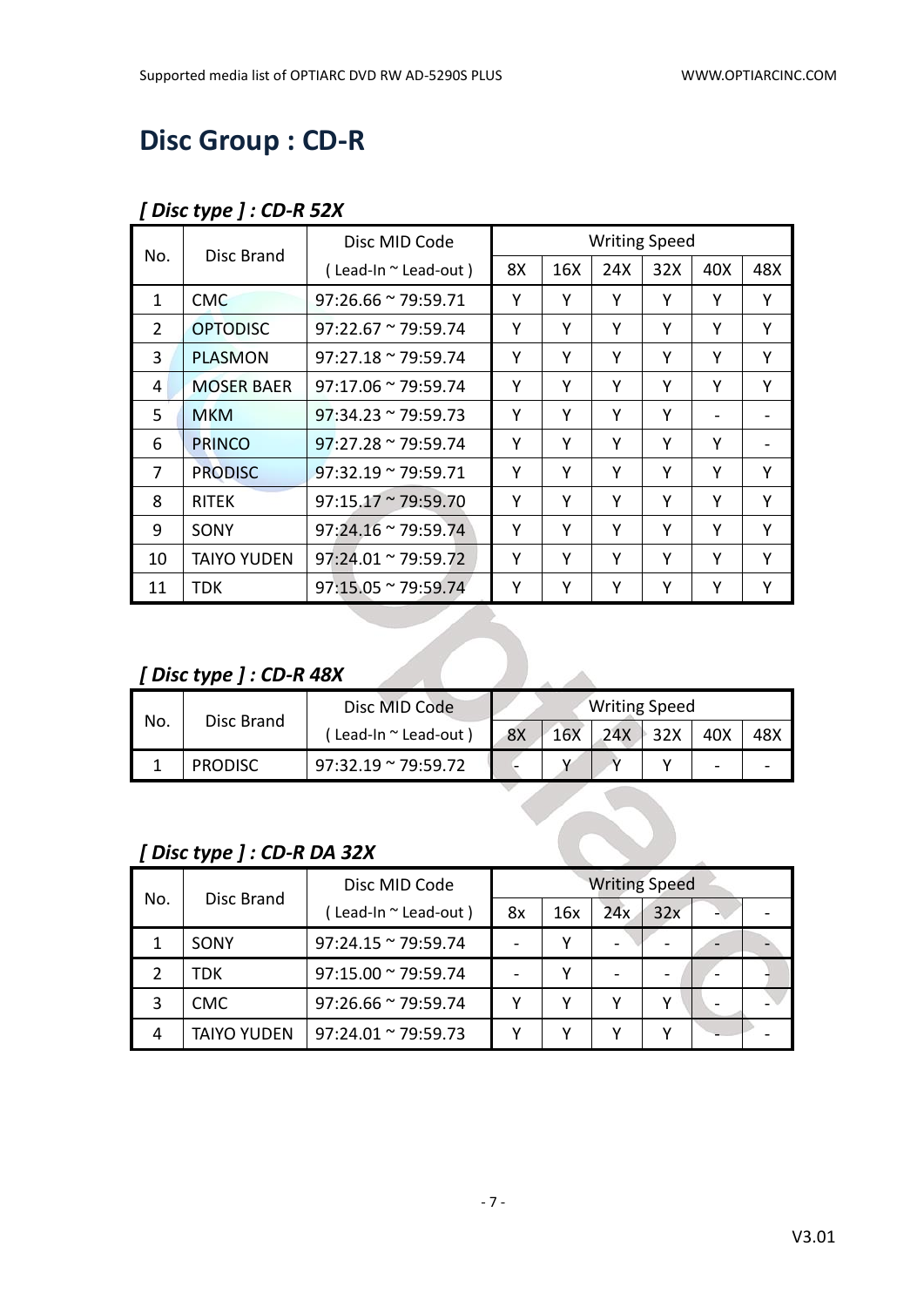|     | Disc Brand | Disc MID Code               |     |     | <b>Writing Speed</b> |   |  |
|-----|------------|-----------------------------|-----|-----|----------------------|---|--|
| No. |            | Lead-In ~ Lead-out)         | 24X | 32X |                      |   |  |
|     | <b>MKM</b> | $97:34.25$ ~ 74:43.00       |     |     |                      |   |  |
|     | мкм        | $97:34.25 \approx 79:59.74$ |     |     |                      | - |  |

*[ Disc type ] : CD-RW Ultra Speed+ (32X media)*

#### *[ Disc type ] : CD-RW Ultra Speed (24X media)*

| No. | <b>Disc Brand</b> | Disc MID Code               |     |     |                          | <b>Writing Speed</b>     |  |
|-----|-------------------|-----------------------------|-----|-----|--------------------------|--------------------------|--|
|     |                   | Lead-In ~ Lead-out)         | 16X | 24X |                          | $\overline{\phantom{0}}$ |  |
|     | <b>MKM</b>        | $97:34.24 \approx 74:43.00$ |     |     | $\overline{\phantom{0}}$ | -                        |  |
|     | <b>MKM</b>        | $97:34.24 \approx 79:59.74$ |     |     |                          | -                        |  |

### *[ Disc type ] : CD-RW High Speed (4X—10X)*

|     |                   | Disc MID Code               |                 | <b>Writing Speed</b> |  |  |
|-----|-------------------|-----------------------------|-----------------|----------------------|--|--|
| No. | Disc Brand        | (Lead-In ~ Lead-out)        | 10 <sub>X</sub> |                      |  |  |
|     | <b>CMC</b>        | $97:26.65 \approx 79:59.74$ | Υ               |                      |  |  |
| 2   | <b>INFOMEDIA</b>  | $97:25.30 \approx 79:59.73$ |                 |                      |  |  |
| 3   | <b>MOSER BAER</b> | $97:17.01 \approx 79:59.74$ | γ               |                      |  |  |
| 4   | <b>MKM</b>        | $97:34.23 \approx 74:43.00$ |                 |                      |  |  |
| 5   | <b>MKM</b>        | $97:34.23 \approx 79:59.74$ | ٧               |                      |  |  |
| 6   | <b>PRINCO</b>     | $97:27.29 \approx 79:59.74$ | v               |                      |  |  |
|     | <b>RITEK</b>      | $97:10.00 \approx 79:59.74$ |                 |                      |  |  |

# *[ Disc type ] : CD-RW Normal Speed (4X)*

| No.           | Disc Brand      | Disc MID Code               |    | <b>Writing Speed</b> |                 |  |
|---------------|-----------------|-----------------------------|----|----------------------|-----------------|--|
|               |                 | (Lead-In ~ Lead-out)        | 4X |                      |                 |  |
| 1             | <b>OPTODISC</b> | $97:22.60 \approx 79:59.74$ | v  |                      |                 |  |
| $\mathcal{P}$ | <b>CMC</b>      | $97:26.65 \approx 79:59.74$ | v  |                      |                 |  |
| 3             | <b>MKM</b>      | $97:34.22 \approx 74:43.00$ | γ  |                      | $\qquad \qquad$ |  |
| 4             | <b>MKM</b>      | $97:34.22 \approx 79:59.74$ | γ  |                      |                 |  |
| 5             | <b>RICOH</b>    | $97:27.00 \approx 74:12.00$ | γ  |                      |                 |  |
| 6             | <b>RITEK</b>    | $97:10.00 \approx 79:59.74$ | v  |                      |                 |  |